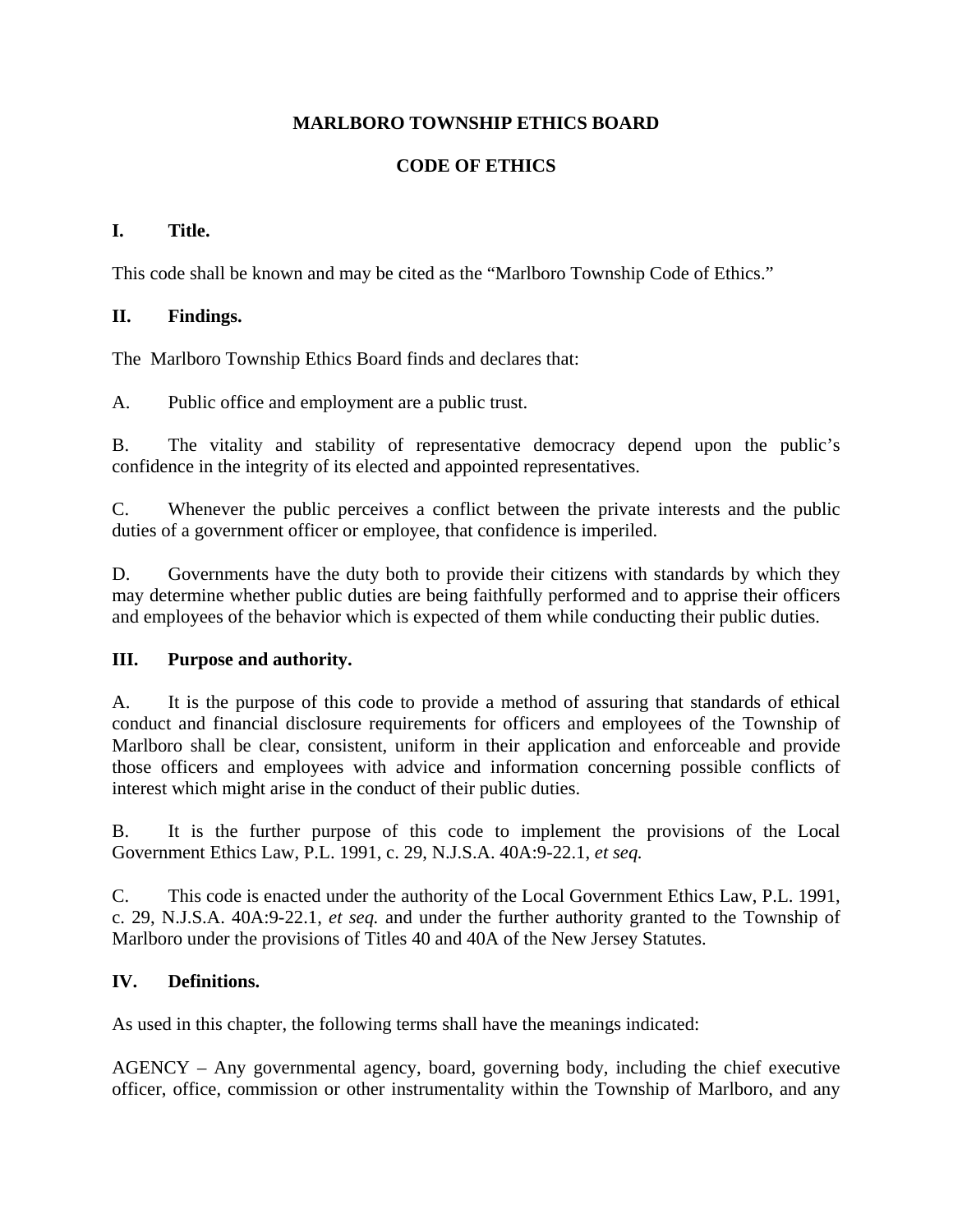independent local authority created by or appointed under the authority of the Township of Marlboro, which performs functions other than that of a purely advisory nature.

BUSINESS ORGANIZATION – Any corporation, partnership, firm, enterprise, franchise, association, trust, sole proprietorship, union or other legal entity.

EMPLOYEE – Any person who is not a local government officer, whether compensated or not, whether part-time or full-time, whether employed by or serving on an agency.

INTEREST – The ownership or control of more than ten percent (10%) of the profits, assets or stock of a business organization, but shall not include the control of assets in a nonunion profit entity or labor union.

#### OFFICER:

A. Any person, whether compensated or not, whether part-time or full-time, who is one (1) of the following:

- (1) Mayor.
- (2) Township Council.
- (3) Municipal Clerk.
- (4) Deputy Municipal Clerk.
- (5) Business Administrator.
- (6) Confidential Aide to Mayor.
- (7) All department heads.
- (8) All salaried division heads.
- (9) Fire Commissioners.
- (10) Recreation Commissioners.
- (11) Township Engineer.
- (12) Municipal Prosecutor.
- (13) Public Defender.
- (14) Members, Zoning Board of Adjustment.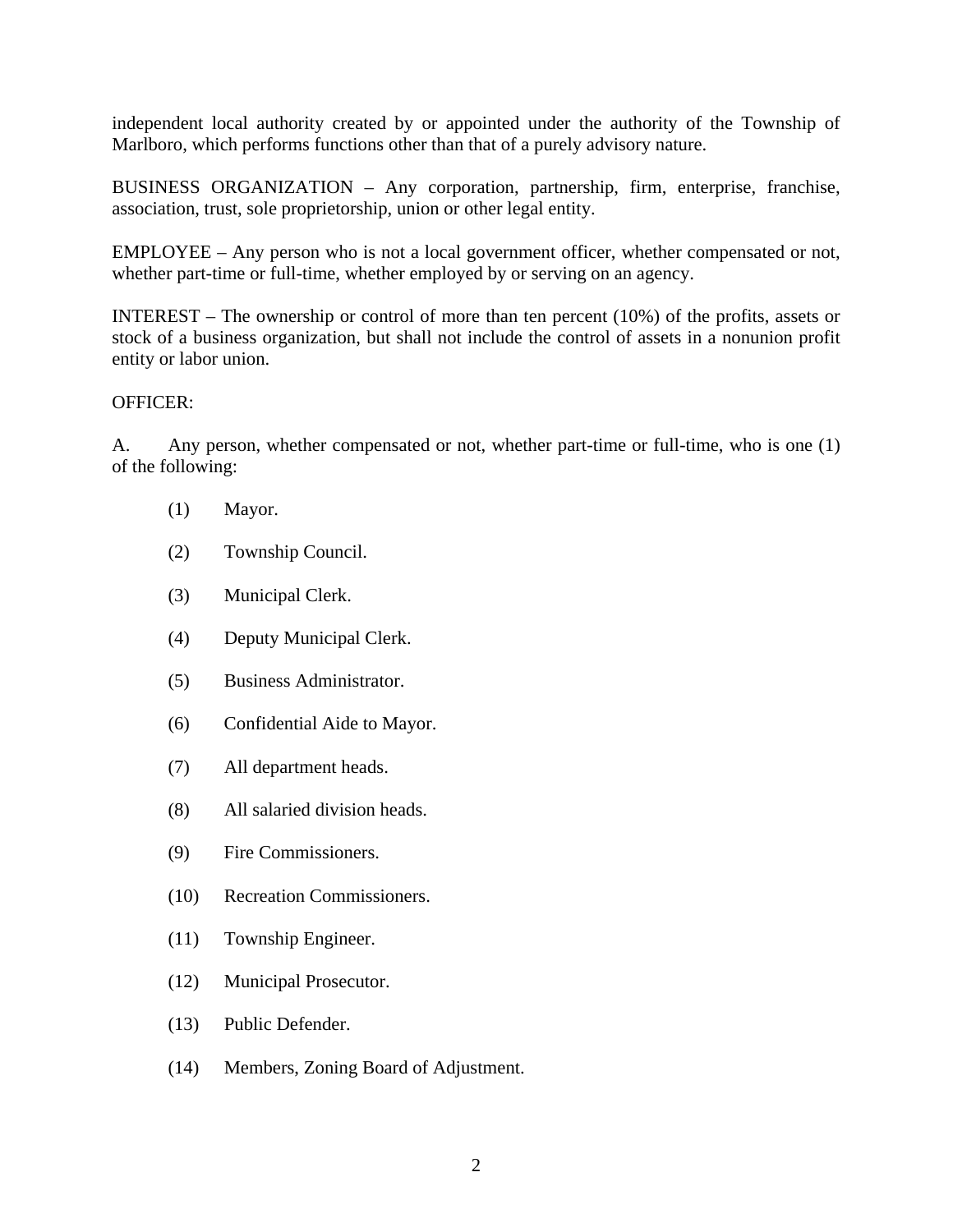- (15) Clerk, Zoning Board of Adjustment.
- (16) Attorney, Zoning Board of Adjustment.
- (17) Engineer, Zoning Board of Adjustment.
- (18) Planner, Zoning Board of Adjustment.
- (19) Members, Planning Board.
- (20) Clerk, Planning Board.
- (21) Attorney, Planning Board.
- (22) Engineer, Planning Board.
- (23) Planner, Planning Board.
- (24) Township Planning Consultant.
- (25) Members, Board of Ethics.
- (26) Attorney, Board of Ethics.
- (27) Code Enforcement Officer.
- (28) All police officers above the title of patrolman.
- (29) Marlboro Commissioners, Western Monmouth Utilities Authority.
- (30) Commissioners, Marlboro Township Municipal Utilities Authority.
- (31) Members, Affordable Housing Council and Rent Control Board.
- (32) Swim Club, Executive Director

(33) Any other person who is a managerial executive or confidential employee, as defined by Section 3 of the New Jersey Employer-Employee Relations Act, N.J.S.A. 34:13A-3, of the Township of Marlboro or of an agency created under the authority of or appointed by the Township of Marlboro.

OFFICER OR EMPLOYEE – An officer or employee of the Township of Marlboro or of an agency under the authority of or appointed by the Township of Marlboro.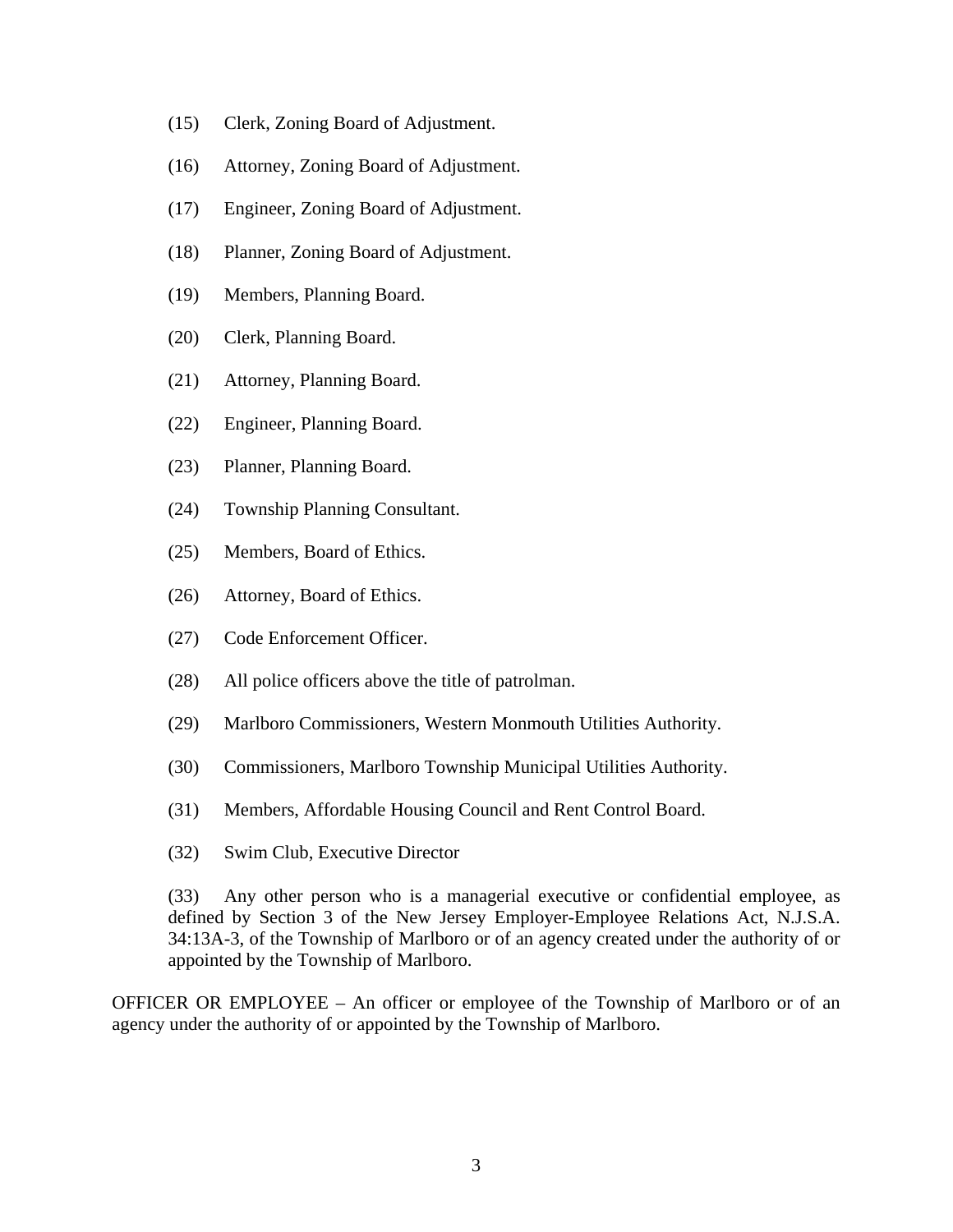#### **V. Ethical standards.**

A. For purposes of this Section, "member of his or her family" shall mean the parent(s), siblings, spouse, partner, children or in-laws of an officer or employee.

B. Officers and employees of the Township of Marlboro shall comply with the following ethical standards:

(1) No officer or employee of the Township of Marlboro or member of his or her family shall have an interest in a business organization or engage in any business, transaction or professional activity which is in conflict with the proper discharge of the officer's or employee's duties in the public interest.

(2) No officer or employee shall use or attempt to use his or her official position to secure unwarranted privileges or advantages for himself or others.

(3) No officer or employee shall act in his or her official capacity in any matter where he or she, a member of his or her family or any business organization in which he or she has an interest has a direct or indirect financial or personal involvement that might reasonably be expected to impair his or her objectivity, independence or judgment.

(4) No officer or employee shall undertake any employment or service, whether compensated or not, which might reasonably be expected to prejudice his or her independence of judgment in the exercise of his or her official duties.

(5) No officer or employee, member of his or her family or any business organization in which he or she has an interest shall solicit or accept any gift, favor, loan, political contribution, service, promise of future employment or other thing of value based upon an understanding that the gift, favor, loan, contribution, service, promise, or other thing of value was given or offered for the purpose of influencing the officer or employee, directly or indirectly, in the discharge of his or her official duties. This provision shall not apply to the solicitation or acceptance of contributions to the campaign of an announced candidate for elective public office, if the officer has no knowledge or reason to believe that the campaign contribution, if accepted, was given with the intent to influence the officer in the discharge of his or her official duties.

(6) No officer or employee shall use or allow to be used his or her public office or employment or any information not generally available to the members of the public which he or she receives or acquires in the course of and by reason of his or her office or employment for the purpose of securing financial gain for himself or herself, any member of his or her family or any business organization with which he or she is associated.

(7) No officer or employee or any business organization in which he or she has an interest shall represent any person or party other than the Township in connection with any cause, proceeding, application or other matter pending before any agency of the Township of Marlboro. This provision shall not be deemed to prohibit an employee from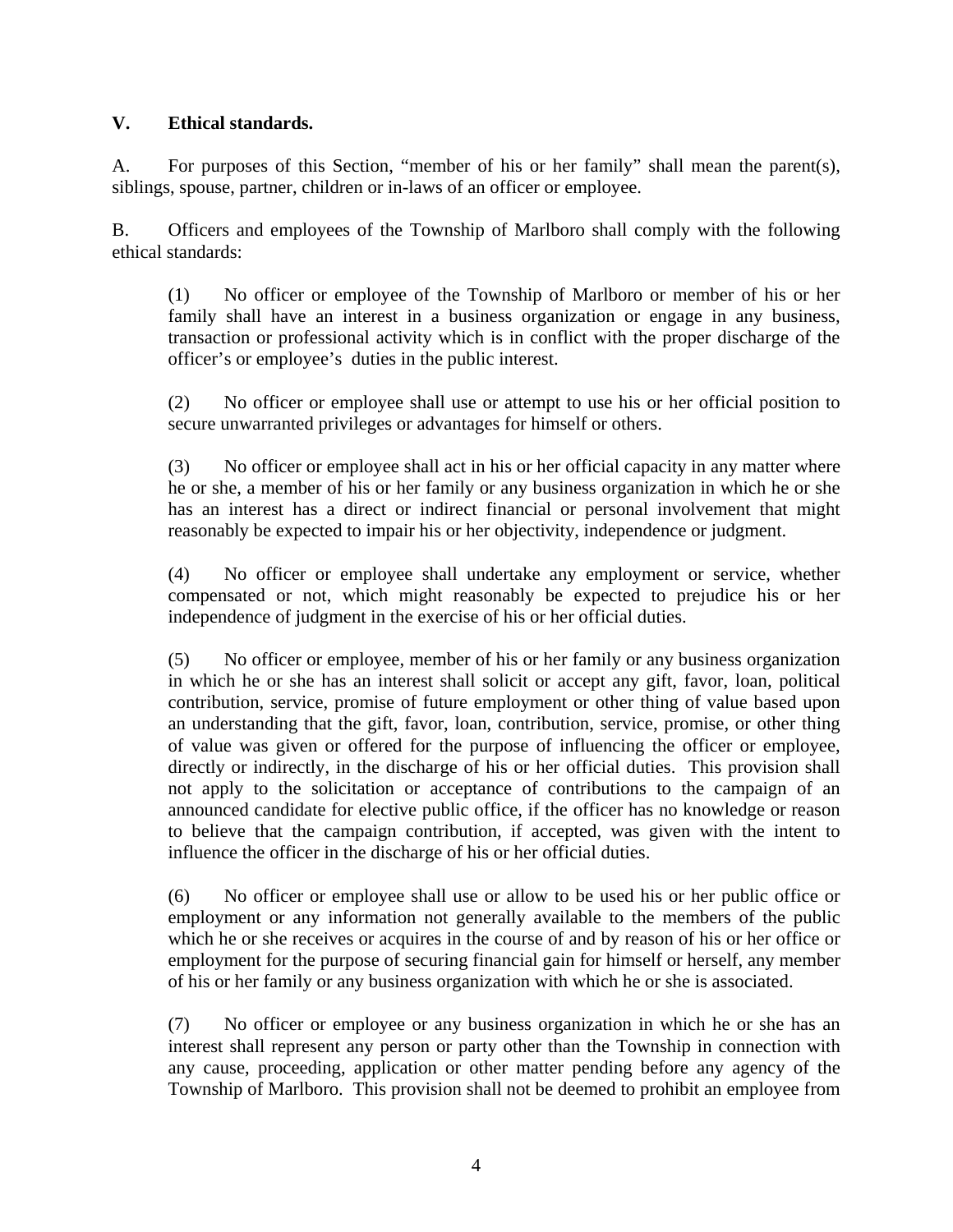representing another employee where the representation is within the context of an official labor union or similar representational responsibilities; nor shall this provision be applicable to the Township Public Defender with respect to representation of defendants in the Municipal Court.

(8) No independent authority shall, for a period of one year next subsequent to the termination of office of a member of that authority:

- a. award any contract which is not publicly bid to a former member of that authority;
- b. allow a former member of that authority to represent, appear for or negotiate on behalf of any other party before that authority; or
- c. employ for compensation, except pursuant to open competitive examination in accordance with Title 11A of the New Jersey Statutes and the rules and regulations promulgated pursuant thereto, any former member of that authority.

 The restrictions contained in this subsection shall also apply to any business organization in which the former authority member holds an interest.

(9) No officer or employee elected or appointed in the Township shall approve or disapprove or in any way recommend the payment of any bill, voucher or indebtedness owed or allegedly owed by the Township in which he or she has a direct or indirect personal, pecuniary or private interest.

(10) No officer or employee elected or appointed in the Township shall request, use or permit the use of any public property, vehicle, equipment, labor or service for personal convenience or for the private advantage of himself or herself or any other person. This prohibition shall not be deemed to prohibit an official or employee from requesting, using or permitting the use of such public property, vehicle, equipment, material, labor or service when it is the general practice to make them available to the public at large or which are provided as a matter of stated public policy for the use of officials and employees in the conduct of official business.

C. No officer shall be deemed in conflict with these provisions if, by reason of his or her participation in the enactment of any ordinance, resolution or other matter required to be voted upon or which is subject to executive approval or veto, no material or monetary gain accrues to him or her as a member of any business, profession, occupation or group to any greater extent than any gain could reasonably be expected to accrue to any other member of such business, profession, occupation or group.

D. No elected officer shall be prohibited from making an inquiry for information on behalf of a constituent if no fee, reward or other thing of value is promised to, given to or accepted by the officer or a member of his or her family, whether directly or indirectly, in return therefore.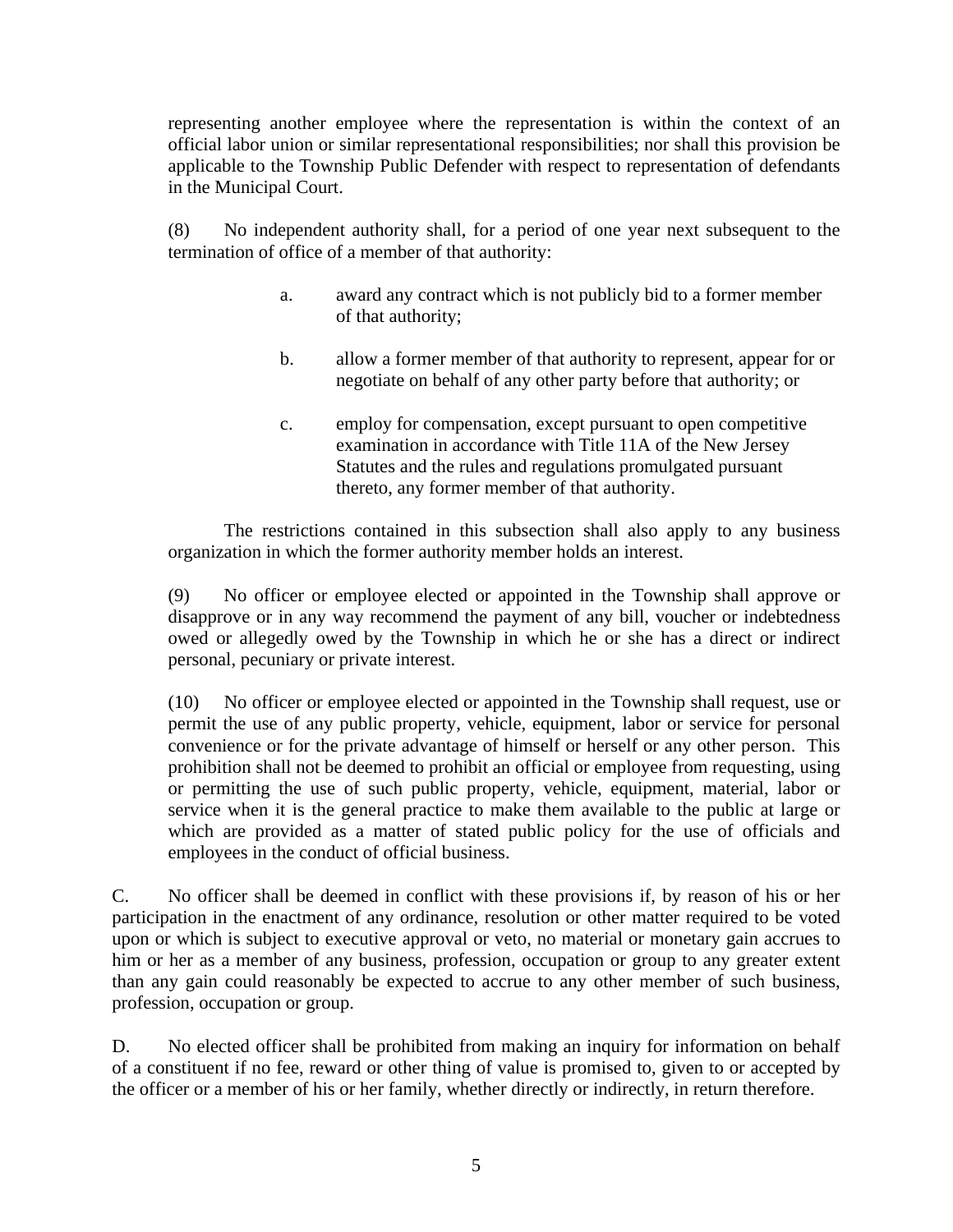E. Nothing shall prohibit any officer or employee of the Township of Marlboro or members of his or her family from representing himself, herself or themselves in negotiations or proceedings concerning his, her or their own interests.

## **VI. Financial disclosure statements.**

A. Officers of the Township shall annually file a financial disclosure statement. All financial disclosure statements shall include the following information, which shall specify, where applicable, the name and address of each source and the officer's job title:

(1) Each source of income, earned or unearned, exceeding two thousand dollars (\$2,000) received by the officer, his or her spouse or a dependent child of the officer residing in the same household, during the preceding calendar year. Individual client fees, customer receipts or commissions on transactions received through a business organization need not be separately reported as sources of income. If a publicly traded security is the source of income, the security need not be reported unless the local government officer, his or her spouse or a dependent child of the officer residing in the same household has an interest in the business organization.

(2) Each source of fees and honorariums having an aggregate amount exceeding two hundred fifty dollars (\$250) from any individual, business organization or, collectively, from owners or employees of the same business organization for personal appearances, speeches or writing received by the local government officer, his or her spouse or a dependent child of the officer residing in the same household, during the preceding calendar year.

(3) Each source of gifts, reimbursements or prepaid expenses having an aggregate value exceeding four hundred dollars (\$400) from any individual, business organization or, collectively from owners or employees of the same business organization, excluding relatives, received by the local government officer, his or her spouse or a dependent child of the officer residing in the same household, during the preceding calendar year.

(4) The name and address of all business organizations in which the local government officer, his or her spouse or a dependent child of the officer residing in the same household had an interest during the preceding calendar year.

(5) The address and brief description of all real property in the state in which the local government officer, his or her spouse or a dependent child of the officer residing in the same household held an interest during the preceding calendar year.

B. The New Jersey Local Finance Board's Financial Disclosure Statement, adopted in accordance with the New Jersey Local Government Ethics Law, shall be used for purposes of disclosing the information set forth in subsection A of this Section. The Financial Disclosure Statement shall be provided to those officers required to file a Financial Disclosure Statement.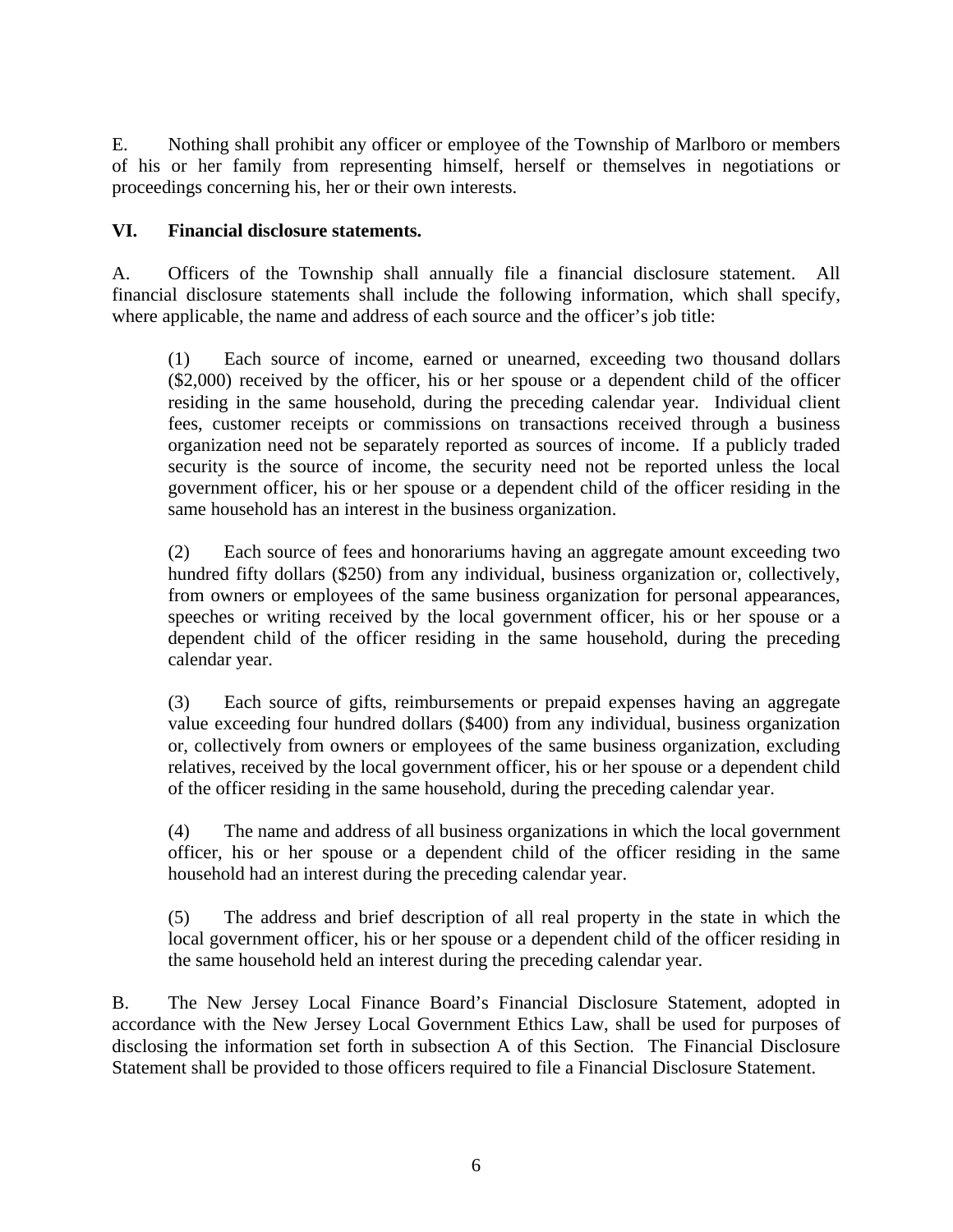C. The original Financial Disclosure Statement shall be filed on or before April 30 of each year. Persons who become officers following April 30 of any year shall file a Financial Disclosure Statement within thirty (30) days of accepting or being appointed to his or her position.

D. All Financial Disclosure Statements shall be public records.

# **VII. Marlboro Township Ethics Board.**

A. There is hereby established the Marlboro Township Ethics Board, consisting of six (6) members who are residents of the Township, at least two (2) of whom shall be public members. The members of the Board shall be appointed by the Mayor with the advice and consent of the Township Council. The member shall be chosen by virtue of their known and consistent reputation for integrity and their knowledge of local government affairs. No more than three (3) members of the Board shall be of the same political party.

B. The Board shall annually elect a Chairperson from among its membership.

C. The members shall serve for terms of five (5) years, except that, of the members initially appointed, two (2) of the public members shall be appointed to serve for terms of five (5) years, one (1) member shall be appointed to service for a term of four (4) years, and the remaining members shall be appointed to serve a term of three (3) years. Each member shall serve until his or her successor has been appointed and qualified. Any vacancy occurring in the membership of the Board shall be filled in the same manner as the original appointment for the unexpired term.

D. Members of the Board shall serve without compensation, but shall be reimbursed for necessary expenses incurred in the performance of their duties under this code.

E. All hearings required pursuant to this code shall be conducted in conformity with the rules and procedures, insofar as they may be applicable, provided for hearings by a state agency in contested cases under the Administrative Procedure Act, N.J.S.A. 52:14B-1, *et seq.*

F. In the event that a hearing is to be held, the officer or employee charged with violation of this section shall be accorded due process of law, including but not limited to the following:

- (1) Right to counsel.
- (2) Right to prehearing discovery.
- (3) Right to take sworn oral and written testimony from any person.
- (4) Reasonable notice of hearing.
- (5) Right to subpoena persons and documents.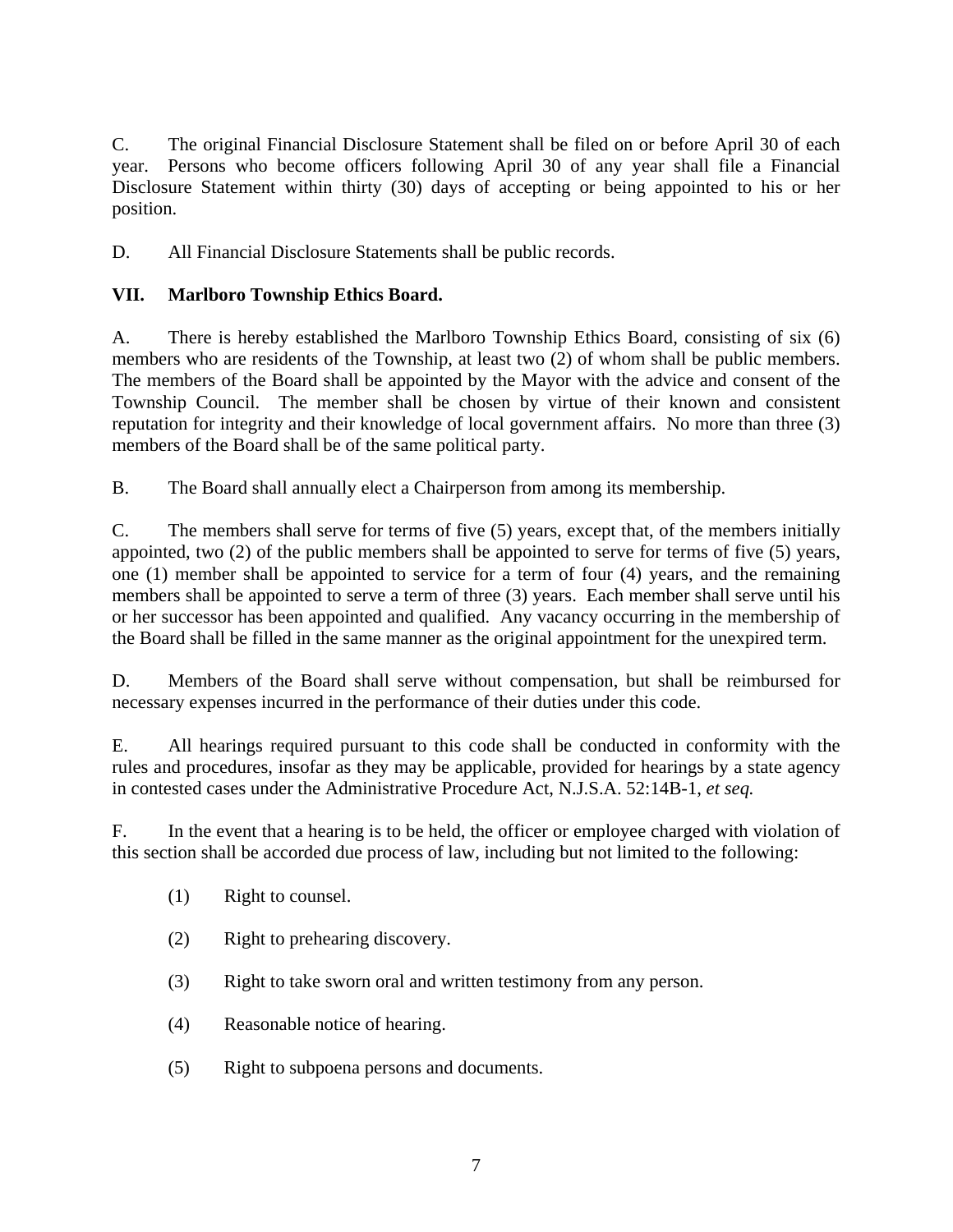- (6) Right to make a stenographic record of the hearing.
- (7) Right of examination and cross-examination.

## **VIII. Facilities and staff.**

A. The Business Administrator shall provide the Marlboro Township Ethics Board with the facilities needed for the conduct of its business and the preservation of its records and shall provide equipment and supplies as may be necessary and as may be provided for in the annual municipal budget.

B. All necessary expenses incurred by the Marlboro Township Ethics Board and its members shall be paid, upon certification of the chairperson of the Board, by the Township Treasurer within the limits of funds appropriated in the annual budget or by emergency appropriations for those purposes.

C. The Marlboro Township Ethics Board may request and receive assistance from the Township officers and employees, including the Municipal Clerk and the Municipal Attorney, and may appoint employees, including clerical staff, as are necessary to carry out the provisions of this code, within the limits of funds appropriated by the Township Council for those purposes in the annual budget.

## **IX. Powers and duties of Ethics Board.**

The Marlboro Township Ethics Board shall have the following powers:

A. To initiate, receive, hear and review complaints and hold hearings with regard to possible violations of the Code of Ethics or financial disclosure requirements by local government officers or employees serving the Township.

B. To issue subpoenas for the production of documents and attendance of witnesses with respect to its investigation of any complaint or to the holding of a hearing.

C. To forward to the County Prosecutor or the Attorney General or other governmental body any information concerning violations of the Code of Ethics or financial disclosure requirements by officers or employees serving the Township which may warrant the institution of other legal proceedings by the Attorney General.

D. To render advisory opinions to local officers or employees serving the Township as to whether a given set of facts and circumstances would constitute a violation of any provision of the Code of Ethics or financial disclosure requirements.

E. To enforce the provisions of the Code of Ethics and financial disclosure requirements with regard to officers or employees serving the Township and to impose penalties for the violation thereof as are authorized by this code.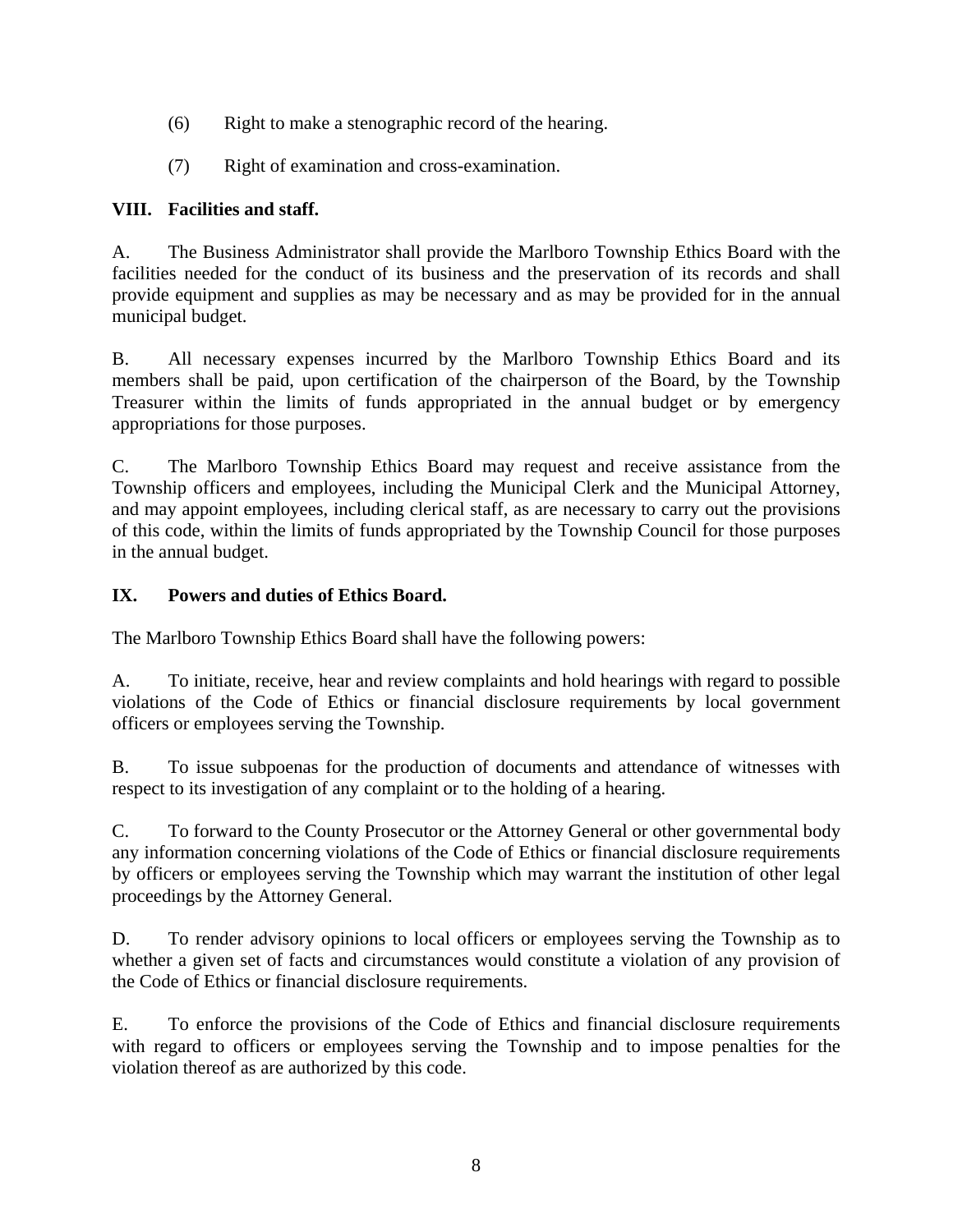F. To adopt rules and regulations and to do other things as are necessary to implement the purposes of this code.

# **X. Advisory opinions.**

A. An officer or employee of the Township of Marlboro may request and obtain from the Marlboro Township Ethics Board an advisory opinion as to whether any proposed activity or conduct would in its opinion constitute a violation of the Code of Ethics.

B. Advisory opinions shall not be made public except when the Board, by the unanimous vote of all of its members present, directs that the opinion be made public or when the Board by a two-thirds (2/3) vote of all of its members present, determines that disclosure is required in connection with a related or independent investigation.

C. Public advisory opinions shall not disclose the name of the officer or employee unless the Board, in directing that the opinion be made public, so determines.

## **XI. Complaints.**

A. The Marlboro Township Ethics Board, upon receipt of a signed written complaint by any person alleging that the conduct of any officer or employee of the Township of Marlboro serving the Township is in conflict with the Code of Ethics, shall acknowledge receipt of the complaint within thirty (30) days of receipt and initiate an investigation concerning the facts and circumstances set forth in the complaint.

B. The Board shall make a determination as to whether the complaint is within its jurisdiction, frivolous or without any reasonable factual basis.

C. If the Board shall conclude that the complaint is outside its jurisdiction, frivolous or without any reasonable factual basis, it shall reduce that conclusion to writing and shall transmit a copy thereof to the complainant and to the officer or employee of the Township of Marlboro against whom the complaint was filed.

D. If the Board shall conclude that the complaint is within its jurisdiction and has at least a minimal factual basis, the Board shall provide written notification to the officer or employee of the Township of Marlboro against whom the complaint was filed of the nature of the complaint and the facts and circumstances set forth therein.

E. The officer or employee against whom the complaint was filed shall have the opportunity to present the Board with any statement or information concerning the complaint which he or she wishes.

F. If the Board determines that a reasonable doubt exists as to whether the officer or employee of the Township of Marlboro is in conflict with the Code of Ethics, the Board shall conduct a hearing concerning the possible violation and any other facts and circumstances which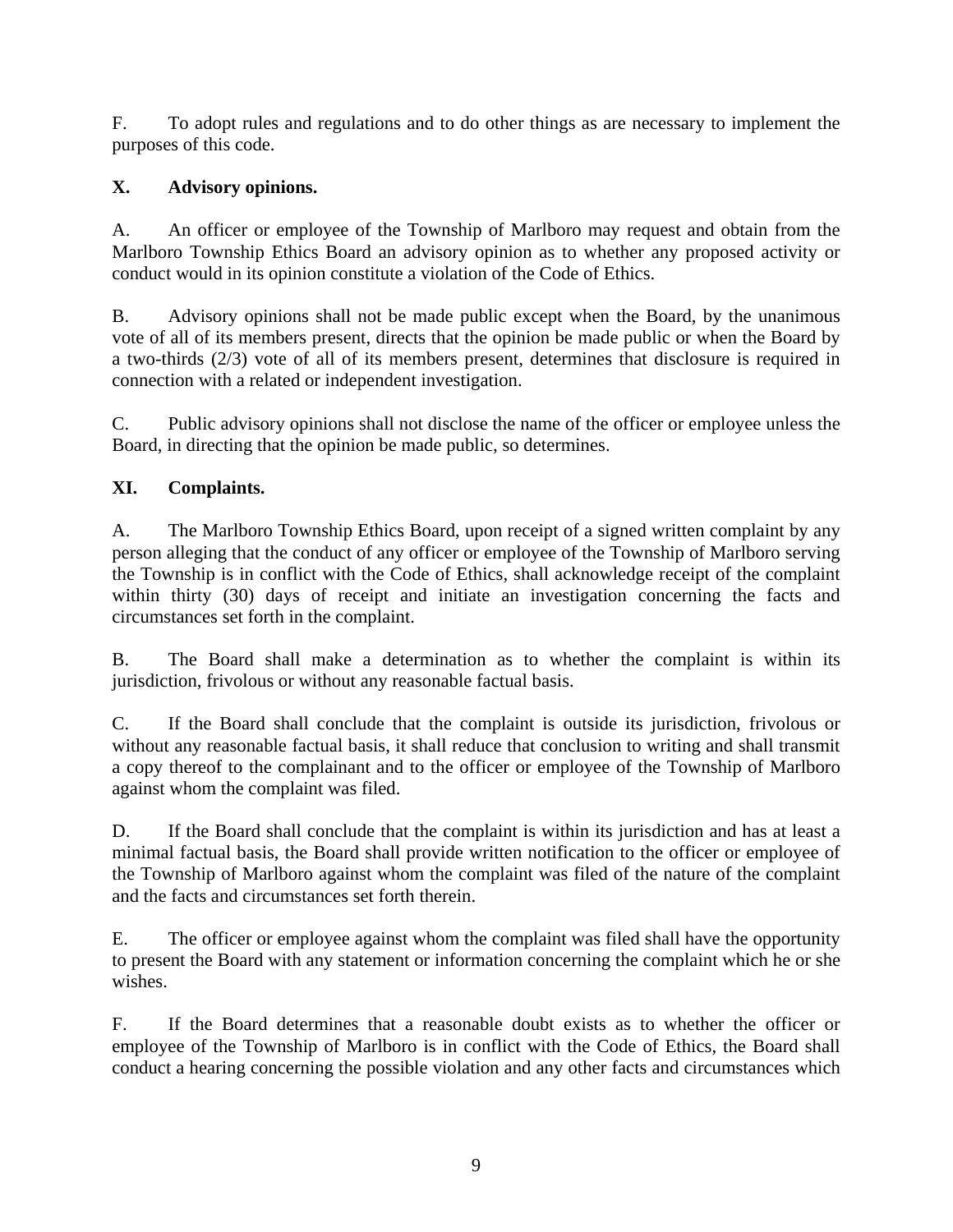may have come to the attention of the Board with respect to the conduct of the officer or employee.

G. The Board shall render a decision as to whether the conduct of the officer or employee is in conflict with the Code of Ethics. This decision shall be made by no less than two-thirds (2/3) of all members of the Board. The officer employee or complaintant shall have the right to appeal the decision of the Board to the Local Finance Board within the New Jersey Department of Community Affairs. Said appeal shall be filed within thirty (30) days of the date on which the written decision was received by the officer or employee and shall be decided in accordance with the rules and requirements of the Local Finance Board.

H. If the Board determines that the officer or employee is in conflict with the Code of Ethics, it may impose any penalties which it believes appropriate within the limits of this code.

I. The officer or employee shall be responsible for the expense of his or her own defense, including legal costs. If the accused officer or employee is ultimately found not to have violated the Code of Ethics, the Township shall reimburse him or her for the reasonable costs of his or her defense.

## **XII. Enforcement; violations and penalties.**

A. An appointed officer or employee of the Township of Marlboro found guilty by the Marlboro Township Ethics Board of violating any provision of the Code of Ethics shall be fined a penalty in accordance with the Local Government Ethics Law, P.L. 1991, c. 29, N.J.S.A. 40A:9-22.1, *et seq.*, which penalty may be collected in a summary proceeding pursuant to the Penalty Enforcement Law, N.J.S.A. 2A:58-1. The Marlboro Township Ethics Board shall report its findings to the office or agency having the power of removal or discipline of the appointed officer or employee and may recommend that further disciplinary action be taken.

B. An elected officer or employee of the Township of Marlboro found guilty by the Marlboro Township Ethics Board of violating any provision of the Code of Ethics shall be fined a penalty in accordance with the Local Government Ethics Law, P.L. 1991, c. 29, N.J.S.A. 40A:9-22.1, *et seq.*, which penalty may be collected in a summary proceeding pursuant to the Penalty Enforcement Law, N.J.S.A. 2A:58-1.

C. The finding by the Marlboro Township Ethics Board that an appointed officer or employee of the Township of Marlboro is guilty of violating any provision of the Code of Ethics shall be sufficient cause for his or her removal, suspension, demotion or other disciplinary action by the officer or agency having the power of removal or discipline. When a person who is in the career service is found to have violated any provision of the Code of Ethics, the procedure leading to removal, suspension, demotion or other disciplinary action shall be governed by any application procedures of Title 11A of the New Jersey Statutes and the rules promulgated pursuant thereto.